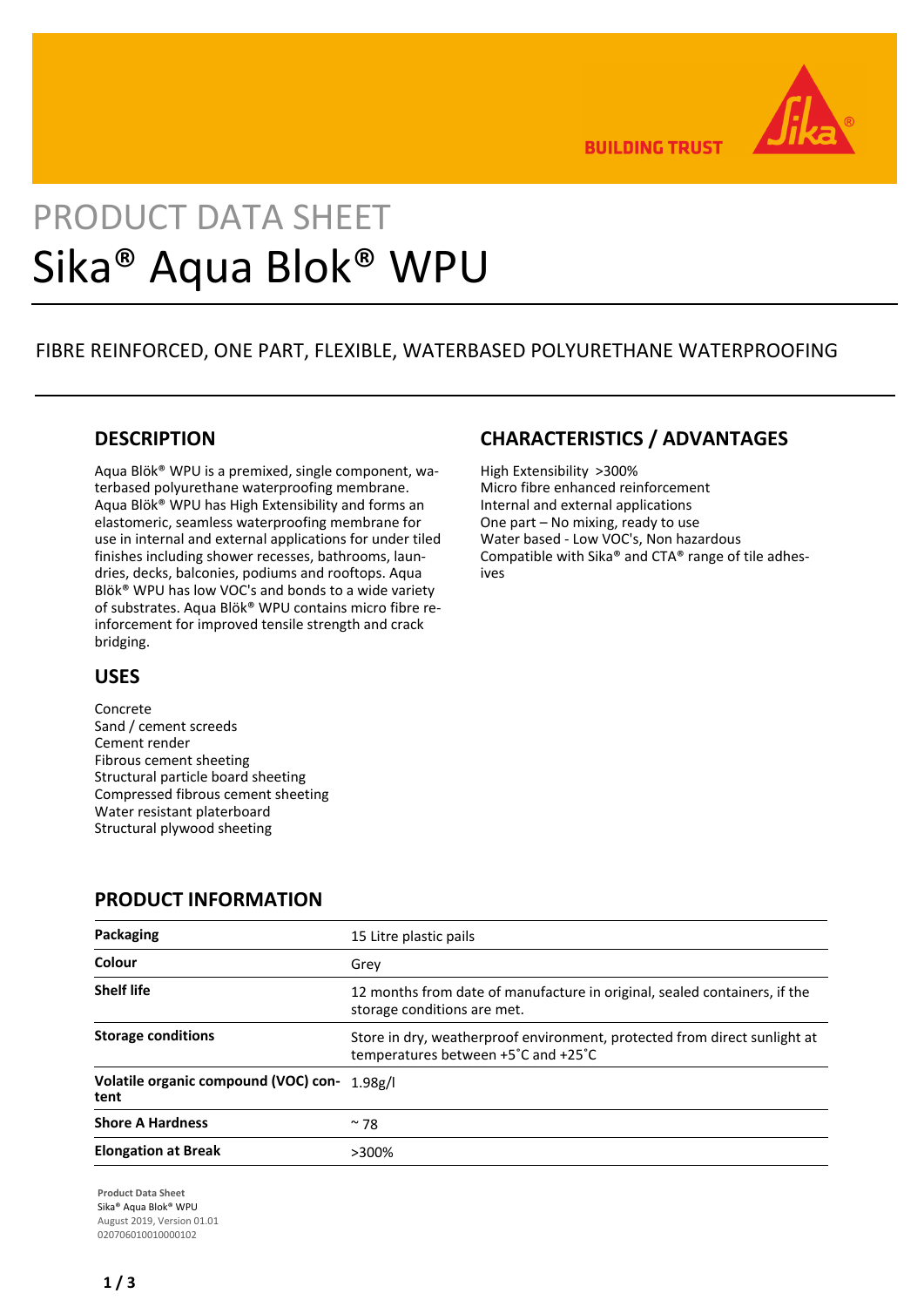**Tensile Adhesion Strength**  $\sim 1.3 \text{MPa}$ 

**Permeability to Water Vapour** ~ 2.659/g/m2/24hr

#### **APPLICATION INFORMATION**

| Consumption                       | FLOORS: Apply two coats to achieve a minimum dry film thickness of<br>0.8mm. Application coverage rate of 0.8L/m2 per coat.                                                       |
|-----------------------------------|-----------------------------------------------------------------------------------------------------------------------------------------------------------------------------------|
|                                   | WALLS: Apply two coats to achieve a minimum dry film thickness of<br>0.6mm. Application coverage rate of 0.6L/m2 per coat.                                                        |
|                                   | Coverage may vary depending on substrate and application method.                                                                                                                  |
| <b>Curing Time</b>                | Allow a minimum of 12 hours curing prior to applying finished covering,<br>and a minimum of 5 days to cure before flood testing. Allow longer in ad-<br>verse weather conditions. |
| <b>Waiting Time / Overcoating</b> | Allow Agua BIÖk® WPU 2-4 hours to dry between coats. Allow longer in ad-<br>verse weather conditions.                                                                             |

### **APPLICATION INSTRUCTIONS**

#### **SUBSTRATE PREPARATION**

All surfaces to be waterproofed must be firm, clean, dry, structurally sound and smooth. All grease, oil, wax, curing compounds, dust, loose material, laitance and other contaminants must be removed. All projections and rough spots should be dressed off to achieve a level surface. The substrate surface must be continuous and not pond water. Porous dry surfaces must be primed using ECO SYSTEMS® Eco Prime WB. Highly porous and dusty substrates must be primed with Aqua Blök® Epoxy Prime 2K, damp green substrates must be primed using SikaTite® Moisture Seal 2K. Dense and impervious substrates must be primed using ECO SYSTEMS® Prep 'N' Prime.

#### **Concrete**

Allow at least 28 days for the concrete to cure. Concrete should be left with an open surface – standard wood float or broom finish. All traces of curing compounds or sealers should be removed prior to application. Old concrete must be thoroughly cleaned and washed and allowed to dry. The surface should be even unless falls are incorporated where required, imperfections to be repaired with a suitable Sika® Mono-Top repair mortar.

#### **Sand / Cement Screeds and Renders**

The screeds and / or renders must conform to the appropriate standard and should be left with a wood float finish and left to cure for at least cure for 7 days. **Building Boards**

Water resistant plasterboard, fibrous cement sheeting, marine ply must be solidly fixed in accordance with the manufacturer's instructions specifically for tiling. The area must be primed with ECO SYSTEMS® Eco Prime WB, particularly where a jointing compound has been used.

#### **Particleboard**

Particleboard must be fixed in accordance with the manufacturer's instructions specifically for tiling and free from any movement. Secure floor with additional fixings and wedges, sand any surface contamination after initial preparation. The area must be primed with ECO SYSTEMS® Prep 'N' Prime.

#### **Non Porous Substrates**

It may be necessary to mechanically prepare the area. Any existing tiles must be well bonded and be free from any sealers or coatings. Dense, low absorbent and impervious surfaces must be primed with ECO SYSTEMS® Prep 'N' Prime.

#### **Static Crack & Sheet Joint Treatment**

For static cracks 0.5 – 3mm wide rout and clean thoroughly before filling with Sika® Neutral Cure silicone to form a Bond Breaker, For all sheet joints and seams clean thoroughly and fill with Sika® Neutral Cure silicone to form a Bond Breaker, apply a liberal coat of Aqua Blök® WPU extending 100mm either side of the crack and place Aqua Blök® reinforcing bandage into the wet membrane, press down firmly to ensure good contact, apply another liberal coat of Aqua Blök® WPU to the entire surface to embed the bandage. For dynamic cracks, expansion joints and control joints contact Sika® technical service for advice.

#### **BOND BREAKER**

Aqua Blök® WPU is a Class III membrane with high extensibility and is designed for use with a 12mm Bond Breaker, a bead of Sika® Neutral Cure silicone must tooled off to form a 12mm wide bond breaker. A bond breaker must be installed at areas subject to movement, wall/wall junction, wall/floor junction, sheet joints and seams, penetrations and where there is a change in the direction or substrate type. **TILING**

Compatible with a range of Sika® CTA® polymer modified tile adhesives, Contact Sika Technical Service for further advice.

#### **APPLICATION METHOD / TOOLS**

Sika® Aqua Blok® WPU may be applied using a brush or roller. The surface must be continuous, Sika® Aqua Blok® WPU cannot span gaps or voids. A minimum of two coats is recommended, each coat must be applied in a perpendicular direction to the previous coat. The application must conform to Australian Standards and relevant local building codes. Ensure there are no defects or damage to the waterproofing membrane, if necessary repair and rectify by applying a third coat.

**Product Data Sheet** Sika® Aqua Blok® WPU August 2019, Version 01.01 020706010010000102



**2 / 3**

**BUILDING TRUST**